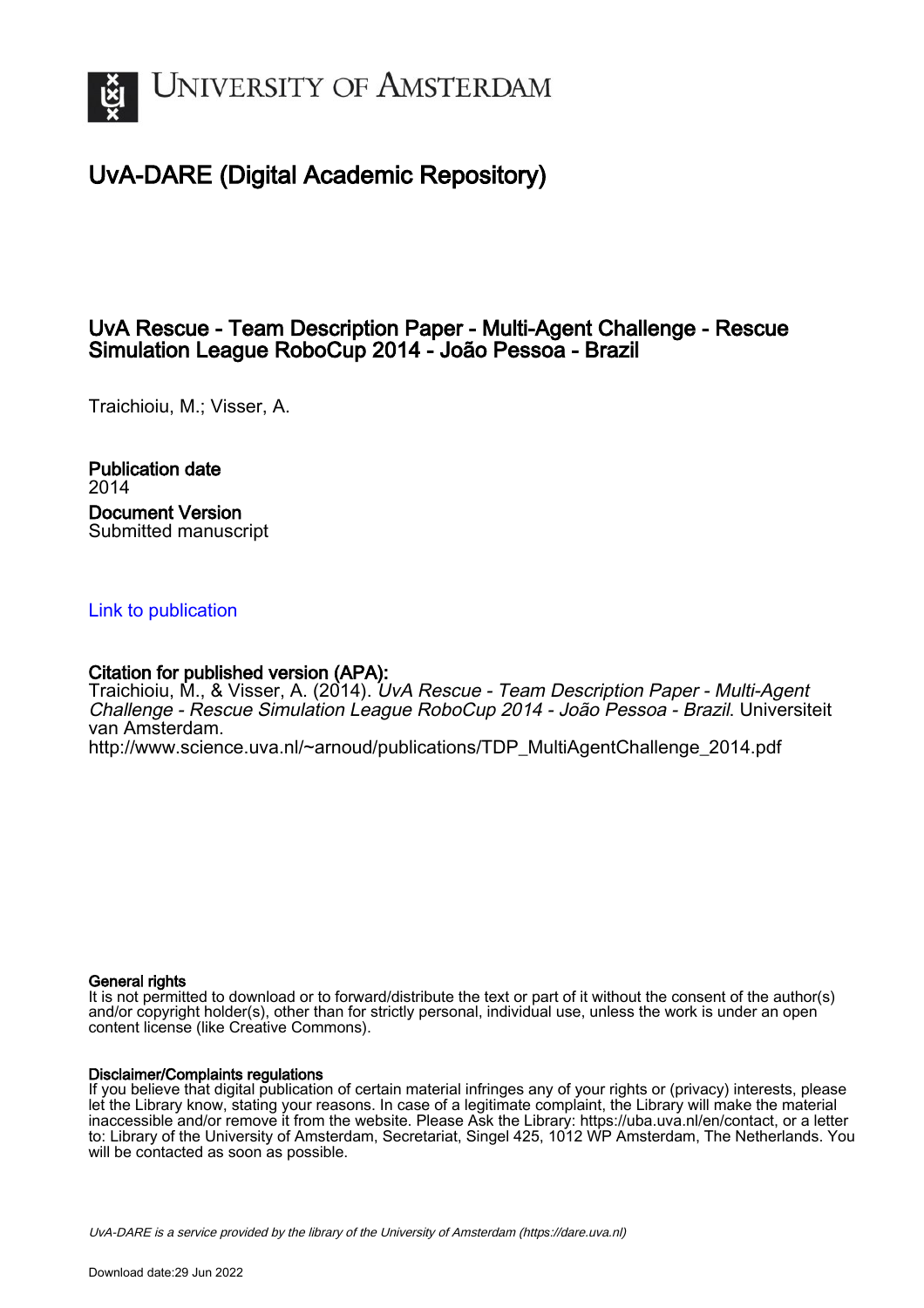# UvA Rescue Team Description Paper Multi-Agent Challenge Rescue Simulation League RoboCup 2014 - Jo˜ao Pessoa - Brazil

Mircea Traichioiu and Arnoud Visser

#### Universiteit van Amsterdam, Science Park 904, 1098 XH Amsterdam, NL http://www.jointrescueforces.eu

Abstract. The UvA Rescue Team likes to concentrate their effort inside the Rescue Simulation League to a theoretical contribution, which is accordance with the Multi-Agent Challenge. The UvA Rescue Team has formulated the planning and coordination problem formally as a POMDP problem, which will allow to apply POMDP-solution methods in this application area. Inside the Multi-Agent Challenge the limits on communication no longer applies, which allows us to model communication actions as instantaneous and not limited by distance or bandwidth.

## 1 Introduction

The UvA Rescue Team has a long history. Yet, this will be the first participation inside the Multi-Agent Challenge. The UvA Rescue team has already experience in the Agent competition [8, 12] and the Virtual Robot competition was held [7, 13].

During those years the team published several theses, conference papers and journal articles. The latest article [1] gives a nice overview of the RoboCup Rescue Leagues.

## 2 Context

The Multi-Agent Challenge decomposes the problem of coordinating a large team of emergency responders into several subproblems, as described in [2].

The first subproblem is assigning fire-brigade agents to firefronts. This is a real multi-agent problem, working together could have non-linear benefits. In addition, too many agents can be counterproductive. The fire-agents for this benchmark could choose between three actions [3], while our fire-agents inside the Agent competition already have to consider seven actions [12].

This reduction in action space will allow to consider larger teams or to enlarge the planning horizon. In [2] several coordination algorithms were tested for the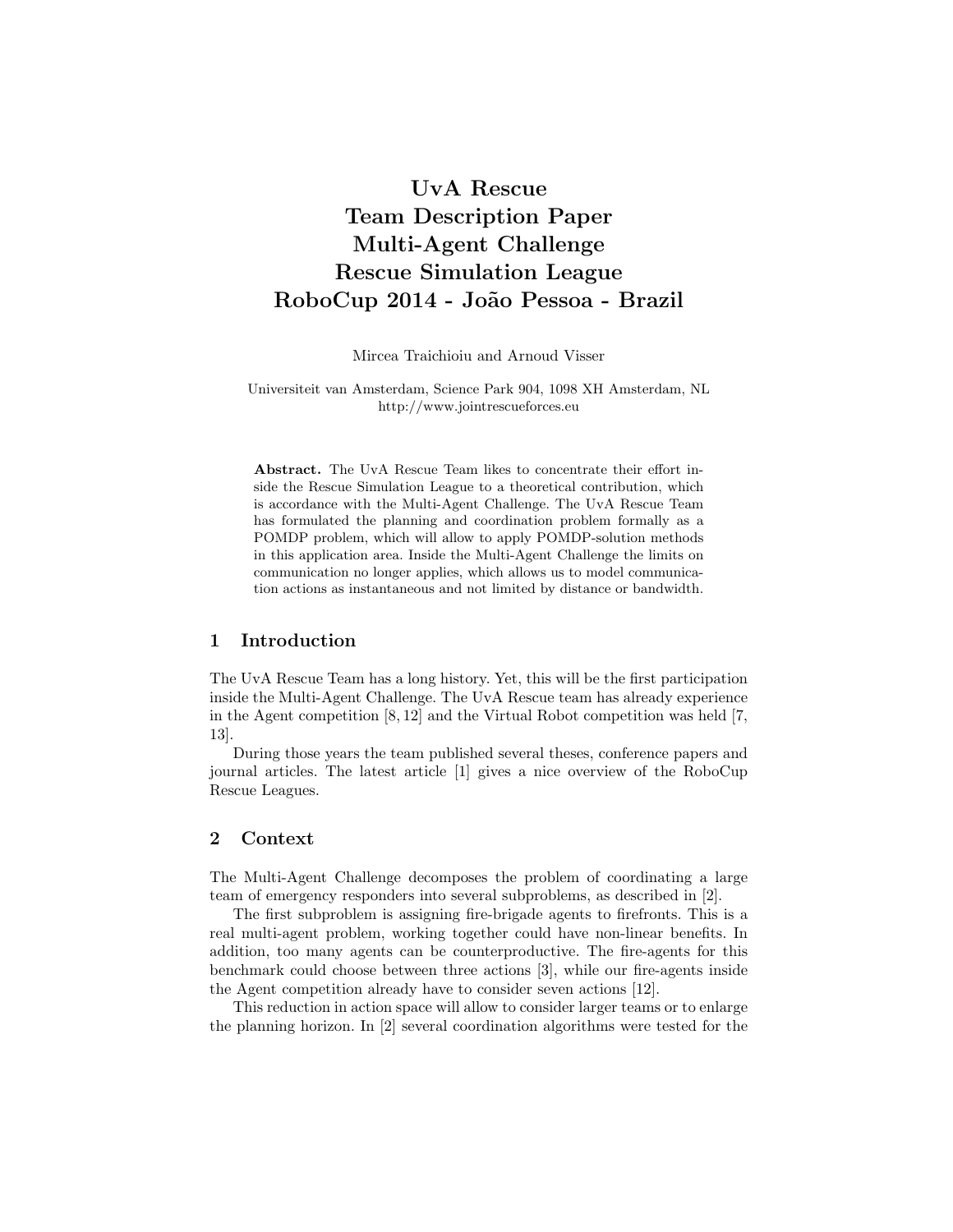city Kobe with three ignition points, 12 fire-brigade agents and simulating 300 timesteps.

The second subproblem is to support the evacuation of 3000 civilians from a city (Berlin or Paris) after an earthquake. Many roads are blocked by debris, which could be cleared by police agents.

## 3 Approach

The intention of our team is to formulate the coordination problem of the Agent competition in such a way that solution methods of the MultiAgent Decision Process toolbox [9] can be used. The toolbox expects the coordination problem to be described as Distributed Partial Observable Markov Decision Process (DEC-POMDP), which means that the effect of the actions is stochastic and the state of the world is only partial observable. The benchmark describes the coordination as a Distributed Constraints Optimization Problem (DCOP), which means that the effect of the actions is deterministic and only the parameters of actions have to be optimized. Both problem descriptions assume that the reward function is known. In contrast, Distributed Coordination of Exploration and Exploitation (DCEE) agents can also reason about uncertain rewards (but not about the uncertainty in the action outcomes) [11].

## 4 The MultiAgent Decision Process Toolbox

The MADP toolbox<sup>1</sup> contains several planning algorithms. The planning library depends on the other libraries and contains functionality for planning algorithms. In particular the library contains:

- Dec-POMDP solution algorithm: BruteForceSearchPlanner, JESPExhaustivePlanner, JESPDynamicProgrammingPlanner [4], DICEPSPlanner [5], k-GMAA<sup>∗</sup> and GMAA<sup>∗</sup> [6].
- POMDP solution techniques: Perseus [10].
- Heuristic Q-functions: QMDP, QPOMDP, and QBG [6].

Part of the challenge will be to see which of those planning algorithms are applicable to the Multi-Agent Challenge.

## 5 Conclusion

The Multi-Agent Challenge is strongly aligned with the theoretical approach of the UvA Rescue Team, so the probability is high that our team will fully concentrate on this challenge for the competition in João Pessoa, Brazil.

<sup>&</sup>lt;sup>1</sup> http://staff.science.uva.nl/ faolieho/index.php?fuseaction=software.madp